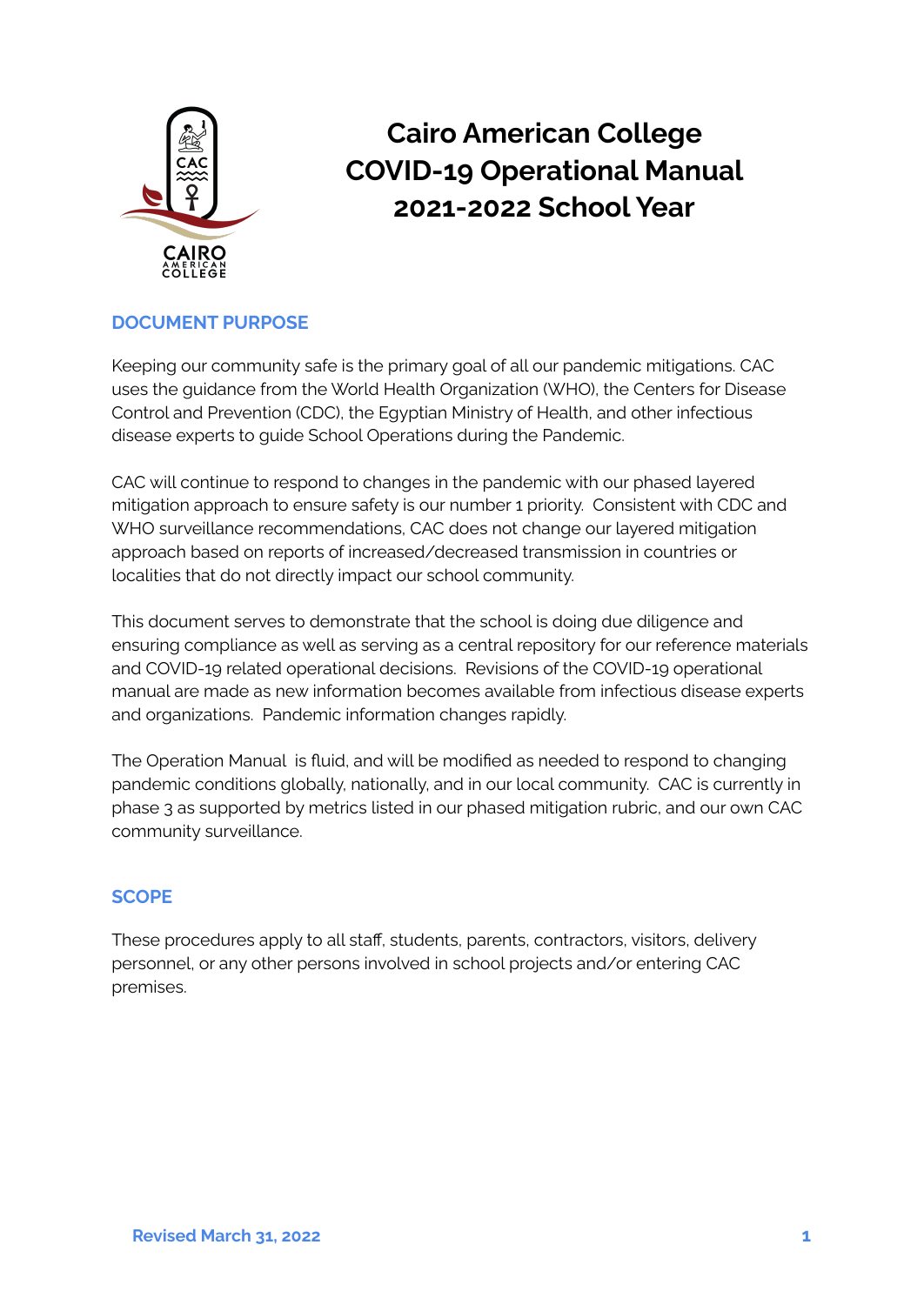# **TABLE OF CONTENTS**

| <b>ARRIVAL</b>                                  | 3            |
|-------------------------------------------------|--------------|
| <b>CLASSROOM MANAGEMENT</b>                     | 3            |
| <b>COMMUNICATIONS</b>                           | 3            |
| <b>DISMISSAL</b>                                | 3            |
| EDUCATION OF STAFF AND STUDENTS                 | 3            |
| EDUCATION OF CONTRACTORS                        | 4            |
| <b>ENTRY TO CAMPUS</b>                          | 4            |
| <b>FACILITIES EXPECTATIONS</b>                  | 4            |
| <b>GUIDELINES FOR REFERENCE</b>                 | 4            |
| <b>HEALTH SCREENING ON CAMPUS</b>               | 5            |
| INTERNAL CONTACTS AND ORGANIZATION              | 5            |
| <b>MASKS AND FACE COVERINGS</b>                 | 5            |
| MEDICAL SUPPORT & PROCEDURES                    | 6            |
| <b>MEETINGS</b>                                 | 6            |
| <b>OVERSEAS TRAVEL</b>                          | 6            |
| PARENT EXPECTATIONS                             | 6            |
| PHASED MITIGATION RUBRIC                        | 7            |
| PHYSICAL EDUCATION & SPORTS                     | 7            |
| PHYSICAL SPACES - LIBRARY, THEATER, MAKER SPACE | 7            |
| RESPONDING TO POSITIVE CASES ON CAMPUS          | 7            |
| <b>SCHOOL TRANSPORT</b>                         | 8            |
| <b>SCHOOL LUNCH</b>                             | 8            |
| <b>SCHOOL FIELD TRIPS</b>                       | 9            |
| <b>SIGNAGE</b>                                  | 9            |
| <b>STAFF EXPECTATIONS</b>                       | $\mathsf{9}$ |
| <b>VACCINE REQUIREMENTS</b>                     | $\mathsf{9}$ |
| <b>APPENDIX A</b><br><b>REFERENCES</b>          | 10<br>10     |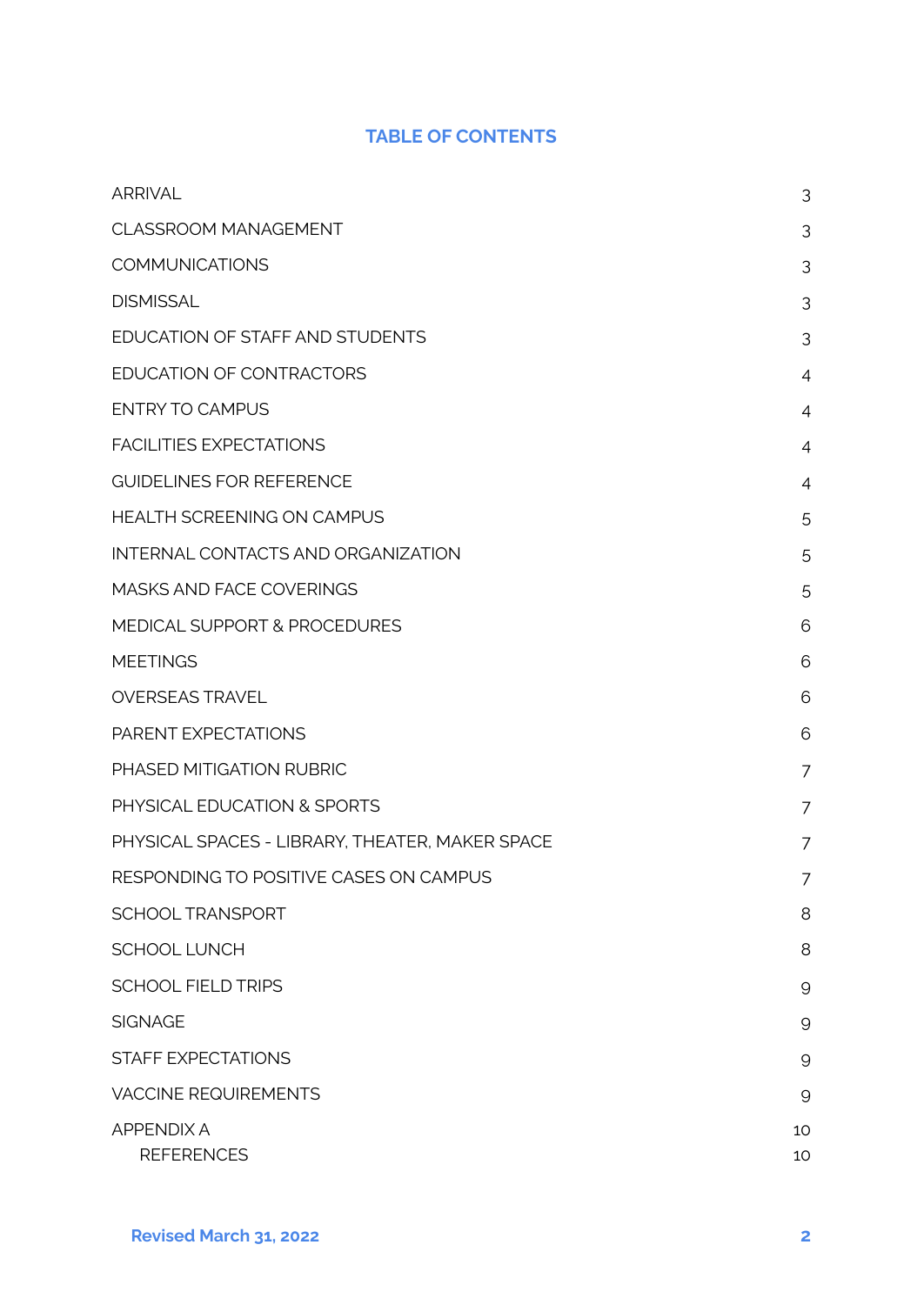| APPENDIX B                            | 13  |
|---------------------------------------|-----|
| CONTACT TRACING TFAM                  | 13  |
| APPENDIX C & D                        | 10. |
| CAC PHASED MITIGATION RUBRIC          | 10. |
| FRAMEWORK TO GUIDE MITIGATION FFFORTS | 15  |

# **ARRIVAL**

● Students, faculty, staff, parents and visitors arrive to and exit campus through the front or back gate

## <span id="page-2-0"></span>**CLASSROOM MANAGEMENT**

- Social distance will be maintained
- In all grades a seating chart is maintained, and submitted to the administration, to ensure effective contact tracing
- To allow additional ventilation in classrooms, windows will be kept open, and the classroom door ajar. *On poor air quality days, classrooms will continue to keep windows and doors ajar for ventilation, and recess time will continue. The short-term risk of COVID-19 outweigh the air quality risks*
- All classrooms on campus have air purifiers as recommended by the CDC and **WHO**
- Classrooms are provided with adequate supplies to support healthy hygiene including soap where sinks are available, hand sanitizer, paper towels, tissues, and disinfectant wipes

#### <span id="page-2-1"></span>**COMMUNICATIONS**

- Communication with the school community is maintained via emails, newsletters, social media, and the website
- COVID-19 Updates are posted on the CAC website under the COVID-19 tab and/or via email [Click](https://www.cacegypt.org/index.php/covid-19-updates) Here
- CAC staff, faculty, and student active cases are updated at the end of each school day and placed on the dashboard Click [Here](https://www.cacegypt.org/index.php/covid-19-updates)

#### <span id="page-2-2"></span>**DISMISSAL**

● Faculty, staff, students, parents, and visitors depart school from the front or back gate

#### <span id="page-2-3"></span>**EDUCATION OF STAFF AND STUDENTS**

- General Services staff receive training on hygiene and cleaning standards.
- Students are frequently reminded to practice good personal hygiene and follow health and safety measures.
- Administration will update the faculty and staff on viral transmission in the local community as a response to changing conditions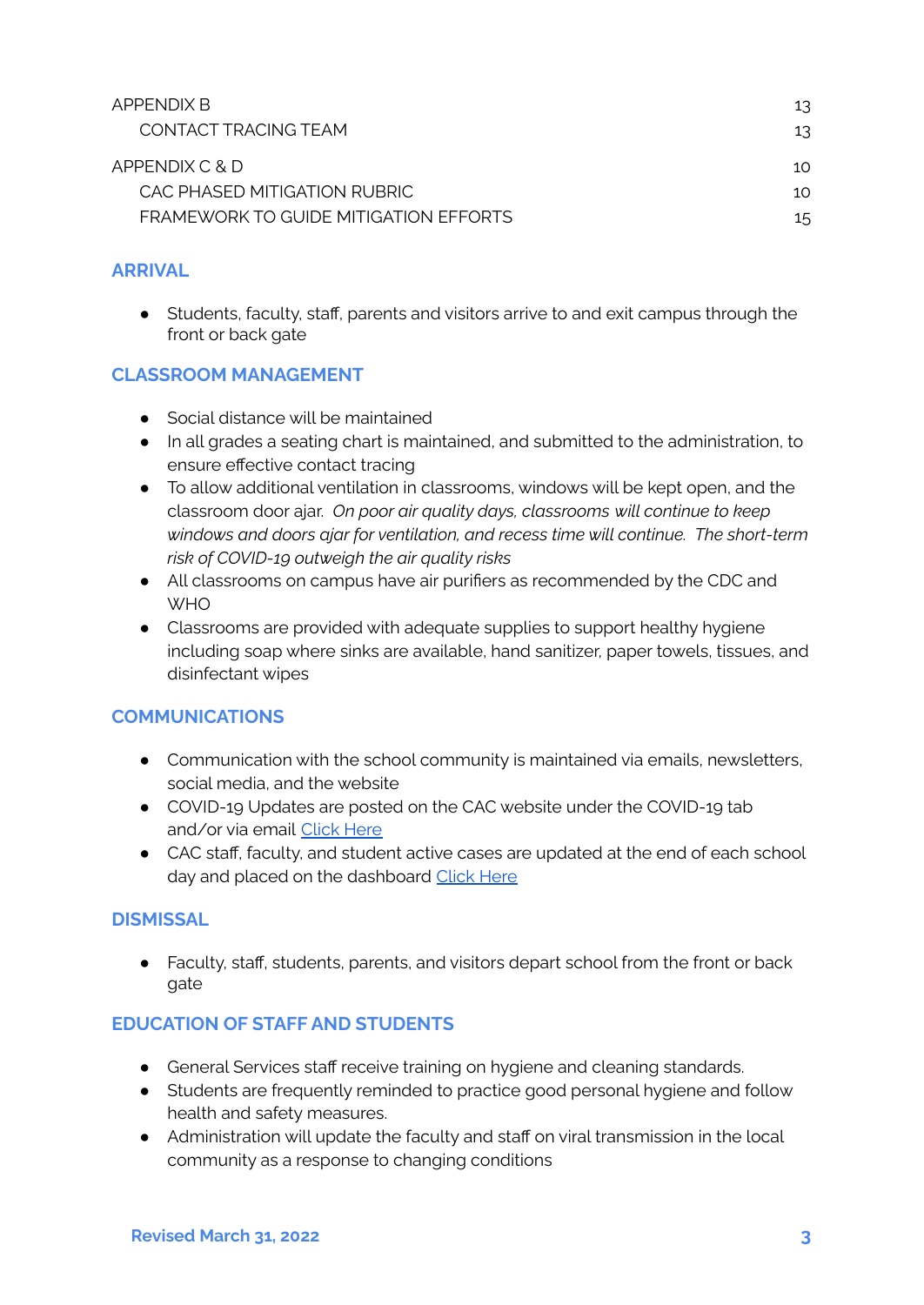#### <span id="page-3-0"></span>**EDUCATION OF CONTRACTORS**

- All on campus contractors follow the same mitigation strategies in place for staff and students
- *● Contractors are required to wear face masks indoors at all times*
- The CAC Operations Manager will ensure all contractors are briefed on COVID-19 health and safety measures as well as respiratory etiquette, hygiene practices and appropriate social distancing. These measures include:
	- Avoiding physical contact with others and maintaining a safe distance from other individuals
	- Appropriate cleaning practices (i.e., washing hands frequently with soap and water, using alcohol-based hand sanitizer)
	- The proper way to cover coughs and sneezes
	- Alternatives to shaking hands upon entry, and the importance of workers not touching their own faces (mouth, nose, eyes)
	- The importance of staying home if they are sick
	- Proper use of masks

#### <span id="page-3-1"></span>**ENTRY TO CAMPUS**

- Community members, parents, and CAC ID Holders are allowed on the school premises following mitigation protocols
- Mask wearing is optional indoors
	- Mask requirements can be tightened or loosened to reflect current positive cases and community transmission rates
- Sanitizers are placed at entry points

#### <span id="page-3-2"></span>**FACILITIES EXPECTATIONS**

- Community members' use of the pool and weightroom is open for community hours.
- Cleaning and disinfecting of commonly touched surfaces is in place to kill viruses such as doorknobs, desks, PE equipment, sink handles, light switches, elevator buttons and bathroom facilities
- Windows and doors are left ajar to increase circulation of outdoor air
- Air purifiers are to remain on in all indoor spaces during the day

#### <span id="page-3-3"></span>**GUIDELINES FOR REFERENCE**

- CAC uses the quidance from the World Health Organization (WHO), the Centers for Disease Control and Prevention (CDC), and Egyptian Ministry of Health to inform School Operations during the Pandemic
- CAC operations during the pandemic take into account the local community pandemic conditions, school-specific characteristics, CAC's ability to mitigate risk while on campus, access to health care in the local community, and have contingency plans to enable fluid movement to hybrid models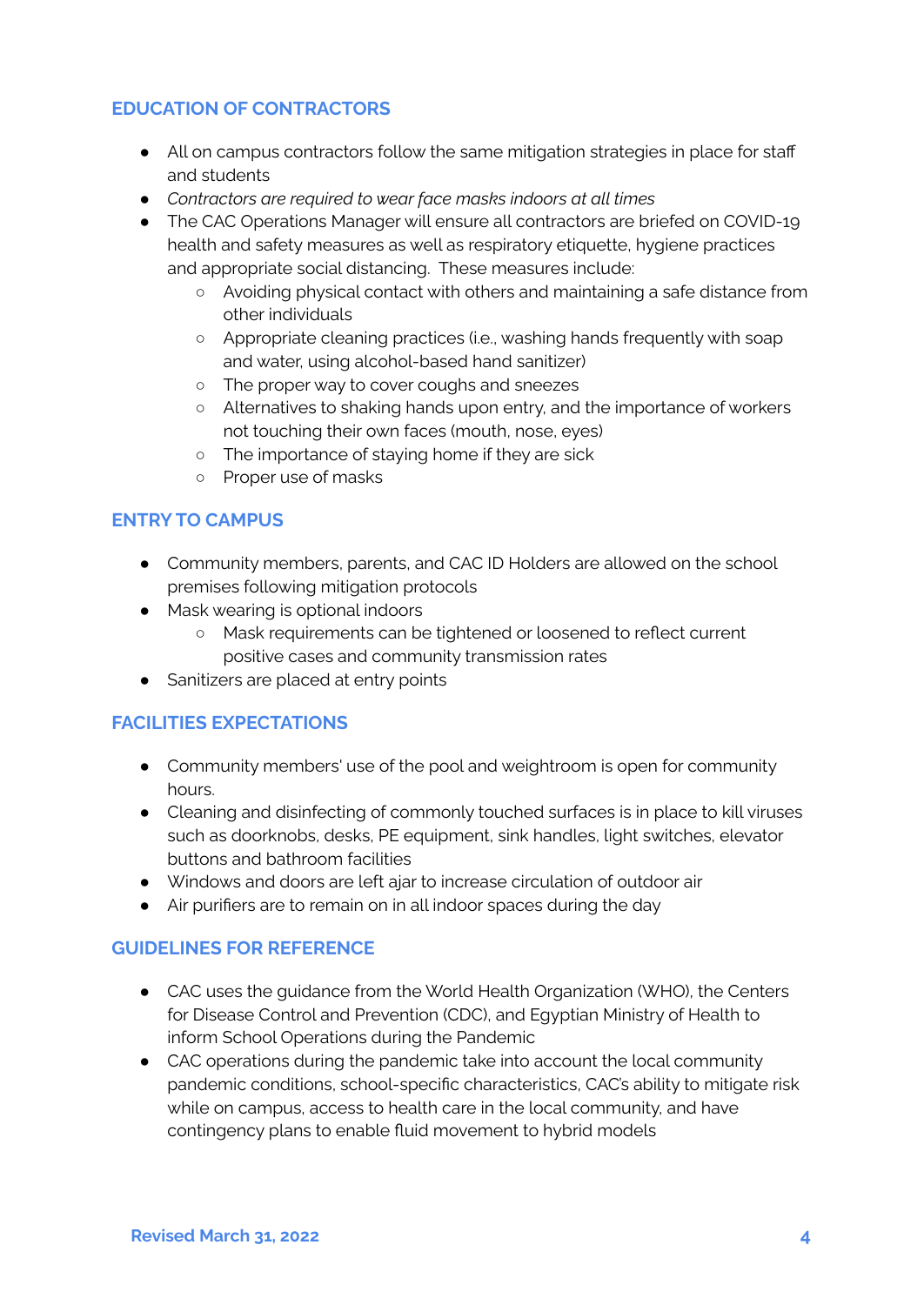- CAC continually reviews COVID-19 mitigation protocols at independent and public schools world-wide with similar community characteristics, and is making mitigation adjustments as COVID-19 becomes endemic
- CAC layered mitigation does not change to respond to COVID-19 transmission in other communities or countries that do not directly impact our school community

#### <span id="page-4-0"></span>**HEALTH SCREENING ON CAMPUS**

Health screening occurs daily for students and staff in school. Health and safety suggestions include:

- When students appear unwell, parents should take temperatures in the morning and report to the Health Office. Do not come to school
- Students will be sent to the health office if appearing sick
- Suspected cases at school will be sent to the health office, and placed in an isolation area before departing campus. The health office maintains close communication with such cases until approved to return to campus

## <span id="page-4-1"></span>**INTERNAL CONTACTS AND ORGANIZATION**

- Elementary School (grades PK-5) questions please address to the ES Principal Julie Jin-Jackson at jjackson@cacegypt.org
- Middle School (grade 6-8) questions please address to the MS Principal Courtney Bailey at cbailey@cacegypt.org
- High School (grades 9-12) questions send to the HS Principal Andrew Buckman at abuckman@cacegypt.org
- High School questions about the IB Diploma program to Niall Williams at nwilliams@cacegypt.org
- High School questions about course selection, transfer credits, college applications to Claudia Bean at cbean@cacegypt.org
- Questions related to admissions, withdrawal, document requests, campus IDs to Danya Amin at damin@cacegypt.org
- Health related questions pertaining to health forms, physicals, COVID-19 to Claire Gallagher at cgallagher@cacegypt.org

# <span id="page-4-2"></span>**MASKS AND FACE COVERINGS**

Changing local COVID-19 transmission conditions will result in changes to mask wearing requirements

- Mask wearing indoors is optional
- Mask wearing is still required on school buses
- Mask wearing may be required at large indoor gatherings and at other school events as determined by CAC
- Consult the CDC and WHO websites for specific information about how to properly wear a mask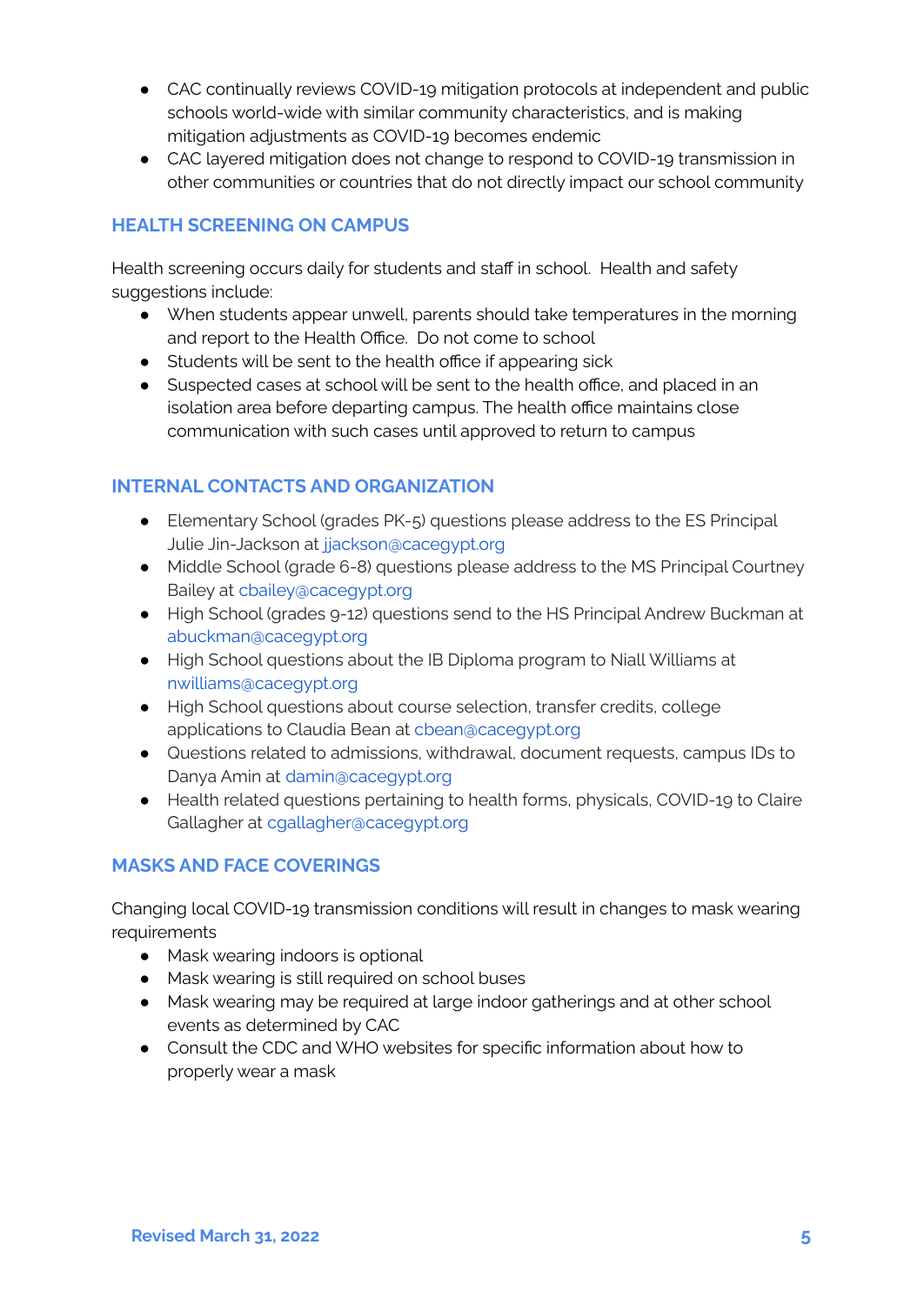#### <span id="page-5-0"></span>**MEDICAL SUPPORT & PROCEDURES**

- Egypt requires all individuals entering the country to be fully vaccinated (14 days since the second dose) or to present a negative molecular RT-PCR test result
- CAC will continue to provide plans to support students and staff/faculty who are in and out of school with illness
- Suspected or confirmed cases of COVID-19 are immediately sent home from the health office for quarantine or self-isolation
- Do not come to school if you are unwell

#### <span id="page-5-1"></span>**MEETING**

- Divisional faculty and staff meetings can occur virtually or in person
- Due to the risk, albeit it low, of school-wide cross division transmission, no school-wide face to face faculty/staff meetings, assemblies, or related gatherings are to happen
- Large cross-divisional school events will be via Zoom/Google/Webex
- Required mitigation protocols are enforced at all events

#### <span id="page-5-2"></span>**OVERSEAS AND LOCAL OVERNIGHT TRAVEL**

- All students, faculty, and staff participating in local overnight student trips are required to be fully vaccinated or recovered from a confirmed covid-19 case within 90 days
	- CAC may still require every individual participating in a local trip to have a PCR test before departing
	- Following the CDC guidance those recently infected outside of 90 days must still be fully vaccinated to participate in overnight trips
	- PCR testing is not an option to avoid the vaccination requirement
- CAC does not monitor the amount of time that has passed since becoming fully vaccinated or require vaccine boosters at this time following the WHO booster recommendations on December 22, 2021 Click [Here.](https://www.who.int/news/item/22-12-2021-interim-statement-on-booster-doses-for-covid-19-vaccination---update-22-december-2021) Also, the most recent WHO statement on vaccines can be found [here.](https://www.who.int/news/item/11-01-2022-interim-statement-on-covid-19-vaccines-in-the-context-of-the-circulation-of-the-omicron-sars-cov-2-variant-from-the-who-technical-advisory-group-on-covid-19-vaccine-composition)

#### <span id="page-5-3"></span>**PARENT EXPECTATIONS**

- Monitor your child's health and **ALWAYS** keep them home from school if they appear ill
- Notify the Health Office immediately if your student suffers from allergies to help distinguish between allergies and illness
- Teach and model good hygiene practices for your children
	- Wash your hands with soap and safe water frequently. If soap and water are not readily available, use an alcohol-based hand sanitizer.
	- Cough and sneeze into a tissue or your elbow and avoid touching your face, eyes, mouth, nose
- Encourage your children to ask questions and express their feelings with you, their teachers, and their school counselors. Remember that your child may have different reactions to stress; be patient and understanding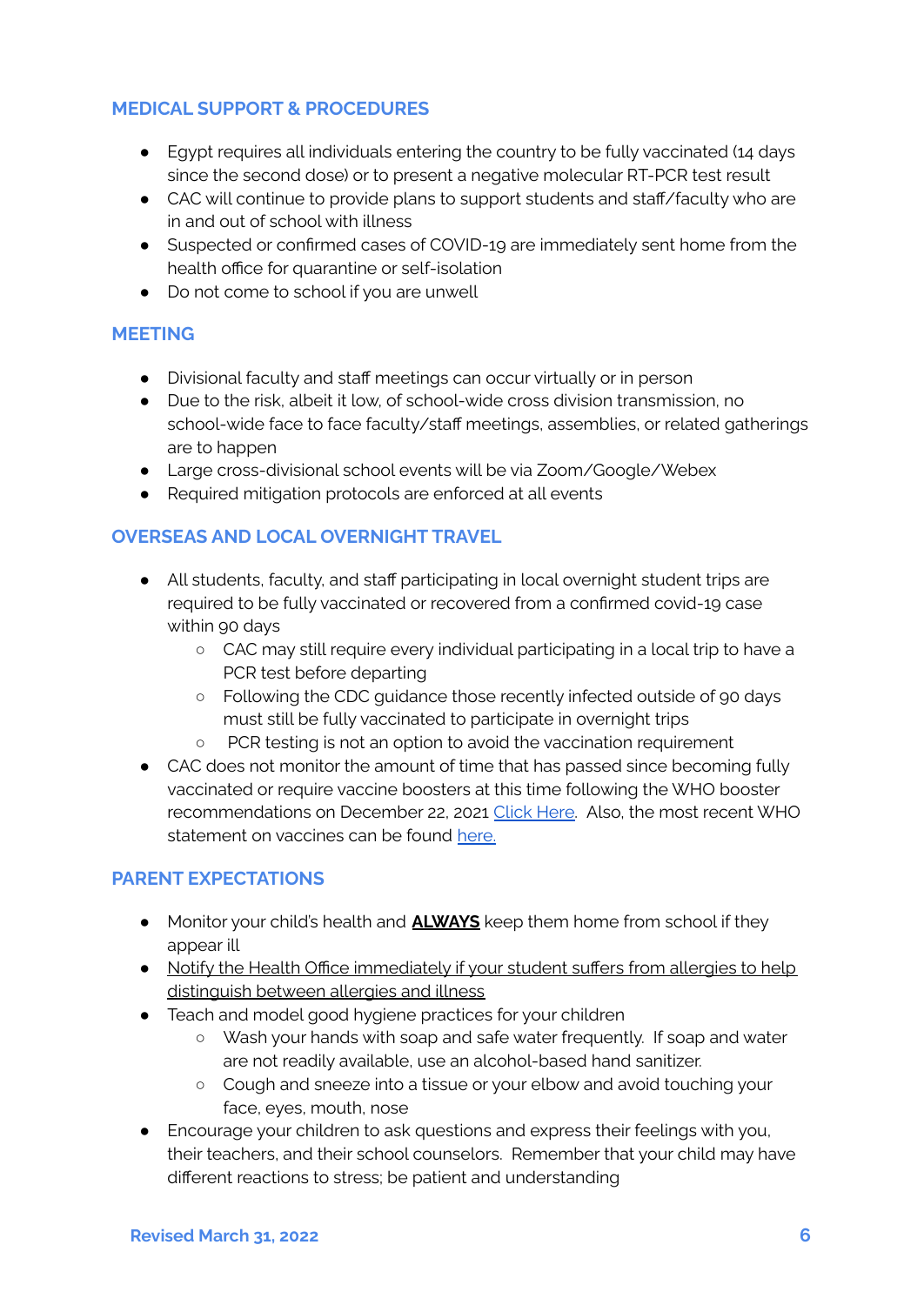- Prevent stigma by using facts and reminding students to be considerate of one another
- Coordinate with the school to receive information and ask how you can support school safety efforts (through the PTO)

#### <span id="page-6-0"></span>**PHASED MITIGATION RUBRIC**

- Specific mitigations can be implemented or removed while still remaining on a specific phase
- The school year began on phase 3, which was informed by the current country and local pandemic metrics. As of March 31, 2022 CAC remains in phase 3
- Please see in the appendix D

#### <span id="page-6-1"></span>**PHYSICAL EDUCATION & SPORTS**

● The athletic and activity programs are in place with sport specific required mitigation

#### <span id="page-6-2"></span>**PHYSICAL SPACES - LIBRARY, THEATER, MAKER SPACE**

• Community use of the weightroom and swimming pool is available during community hours

## <span id="page-6-3"></span>**RESPONDING TO POSITIVE CASES ON CAMPUS**

- Students/staff are immediately sent home if they exhibit any symptoms of COVID-19
- If symptoms are identified upon arrival, the individual must wait in the designated isolation room in the health office until picked up
- Students/staff who have had 'close contact' (close contact defined Click [Here\)](https://www.cdc.gov/coronavirus/2019-ncov/php/contact-tracing/contact-tracing-plan/appendix.html#contact) with someone with COVID-19 must inform the Health Office and self-quarantine for at least 5 days before returning to school following the CDC quidelines, unless fully vaccinated [Click](https://www.cdc.gov/coronavirus/2019-ncov/community/schools-childcare/k-12-guidance.html) Here. Depending on the data gathered during contact tracing the Health Office may require longer quarantines and PCR testing to end quarantine after reviewing case circumstances
- In the indoor classroom setting, the 'close contact' definition excludes students who were within 3-6 feet of an infected student if the exposed student was fully vaccinated
- The Health Office will implement a track and trace protocol for positive COVID-19 cases that were on campus. In addition, CAC has a contact tracing team of administrators. All 'close contacts' are notified within 24 hours of the positive case identification, and are informed of the required quarantine procedure
- Positive cases of COVID-19 must self-isolate at home for at least five days following the CDC guidelines Click [Here.](https://www.cdc.gov/coronavirus/2019-ncov/community/schools-childcare/k-12-guidance.html)
- Flexible leave/attendance policies will be applied to students, faculty, and staff required to quarantine or isolate due to COVID-19 exposure/infection. Each leave case is reviewed on a case by case basis.
- Positive COVID-19 cases that were on campus will be carefully reviewed by the contact tracing team taking into account multiple variables to determine the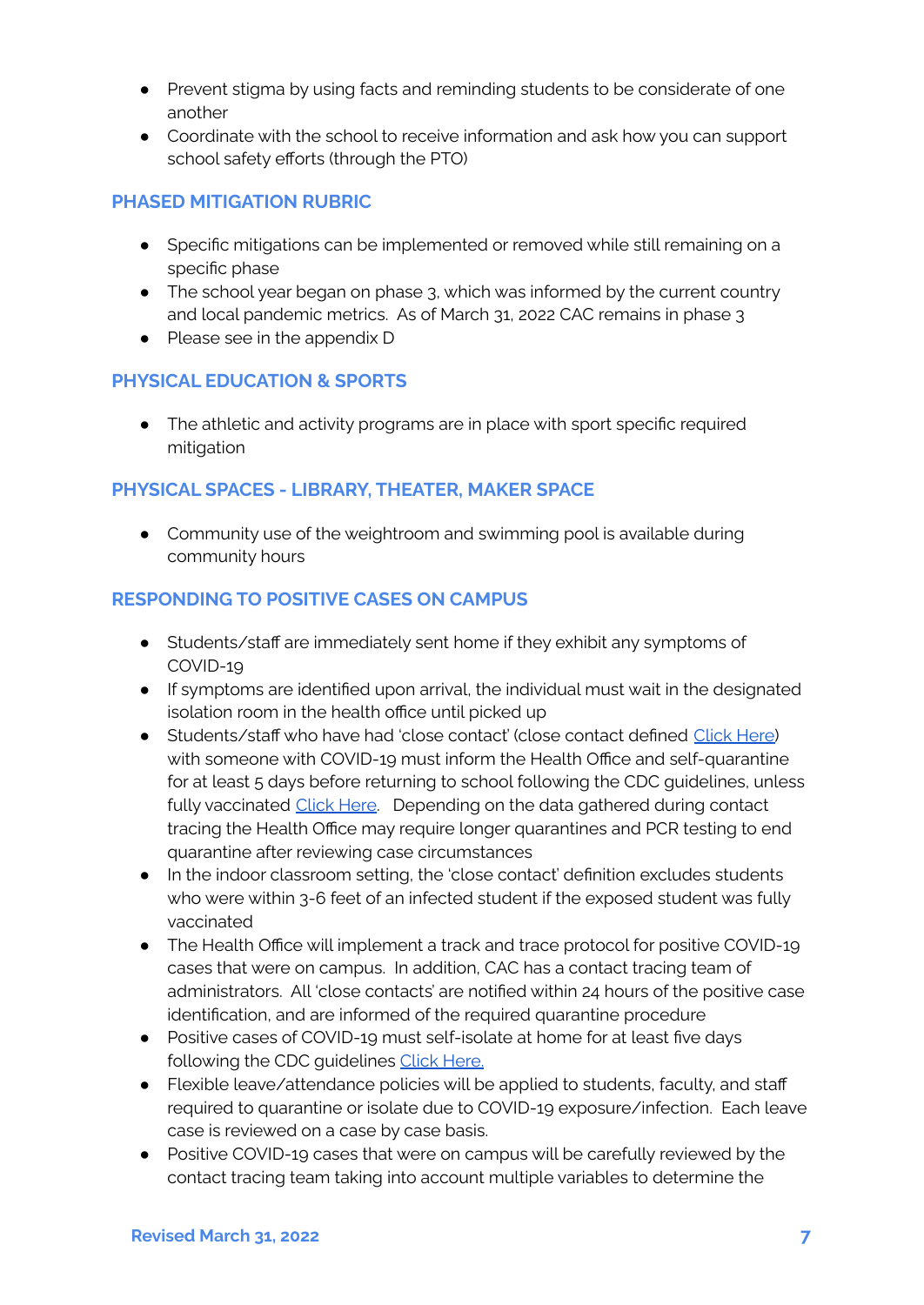extent of required quarantines. Confidentiality will be maintained for any individual testing positive for COVID-19.

- If a student in a class is confirmed to have COVID-19, 'close contact' fully vaccinated students are not required to quarantine, but must follow the CDC guidelines [Click](https://www.cdc.gov/media/releases/2021/s1227-isolation-quarantine-guidance.html) Here
- Comprehensive mitigation (ventilation, air purification, optional mask wearing, hygiene) in each classroom is in place
- Each positive COVID-19 case on campus situation will be carefully reviewed by the Health Office and the contact tracing team
- E-learning will be implemented for the affected individuals or classes
- The CDC does not recommend using a threshold of positive cases to determine when to shift to e-learning Click [Here.](https://www.cdc.gov/coronavirus/2019-ncov/community/schools-childcare/admin-faq.html)
- If a teacher is positive for COVID-19, the CDC 'close contacts' definition will be used to determine if quarantine is required for students in the class, and the guidance of the CAC Health Office. If feasible the teacher will still conduct the e-learning, if not a qualified substitute teacher.
- CAC student, faculty, and staff active COVID-19 cases are recorded on the CAC COVID-19 Dashboard at the end of each day [Click](https://www.cacegypt.org/CAC-intranet/index.php/covid-communnity-dashboard) Here

# <span id="page-7-0"></span>**SCHOOL TRANSPORT**

- Mandatory wearing of masks for all (bus drivers, monitors and students)
- AC units will only circulate outside air. Recirculation function will not be used
- Windows will be left slightly open to allow for increased ventilation

# <span id="page-7-1"></span>**SCHOOL LUNCH**

- Students are reminded to wash their hands specifically before and after meals
- Lunch vendors are available on campus following mitigation protocols
- Lunch breaks and recess are monitored by faculty and staff
- Students are encouraged to eat lunch outdoors in the open air

# <span id="page-7-2"></span>**SCHOOL FIELD TRIPS**

● Field trips are allowed

# <span id="page-7-3"></span>**STAFF AND FACULTY EXPECTATIONS/CAC EMPLOYEES**

- Stay home if you are ill
- Administration will send any individual home if appearing sick
- *Individual staff and faculty members are not allowed to administer new or change CAC mitigation requirements for students in the classroom, at events, or during activities based on personal preference, beliefs, and/or preferred comfort level*
- Notify the Health Office immediately if you frequently suffer from allergies to help distinguish between allergies and illness
- Teach and model good hygiene practices for your students
	- Wash your hands with soap and safe water frequently. If soap and water are not readily available, use an alcohol-based hand sanitizer.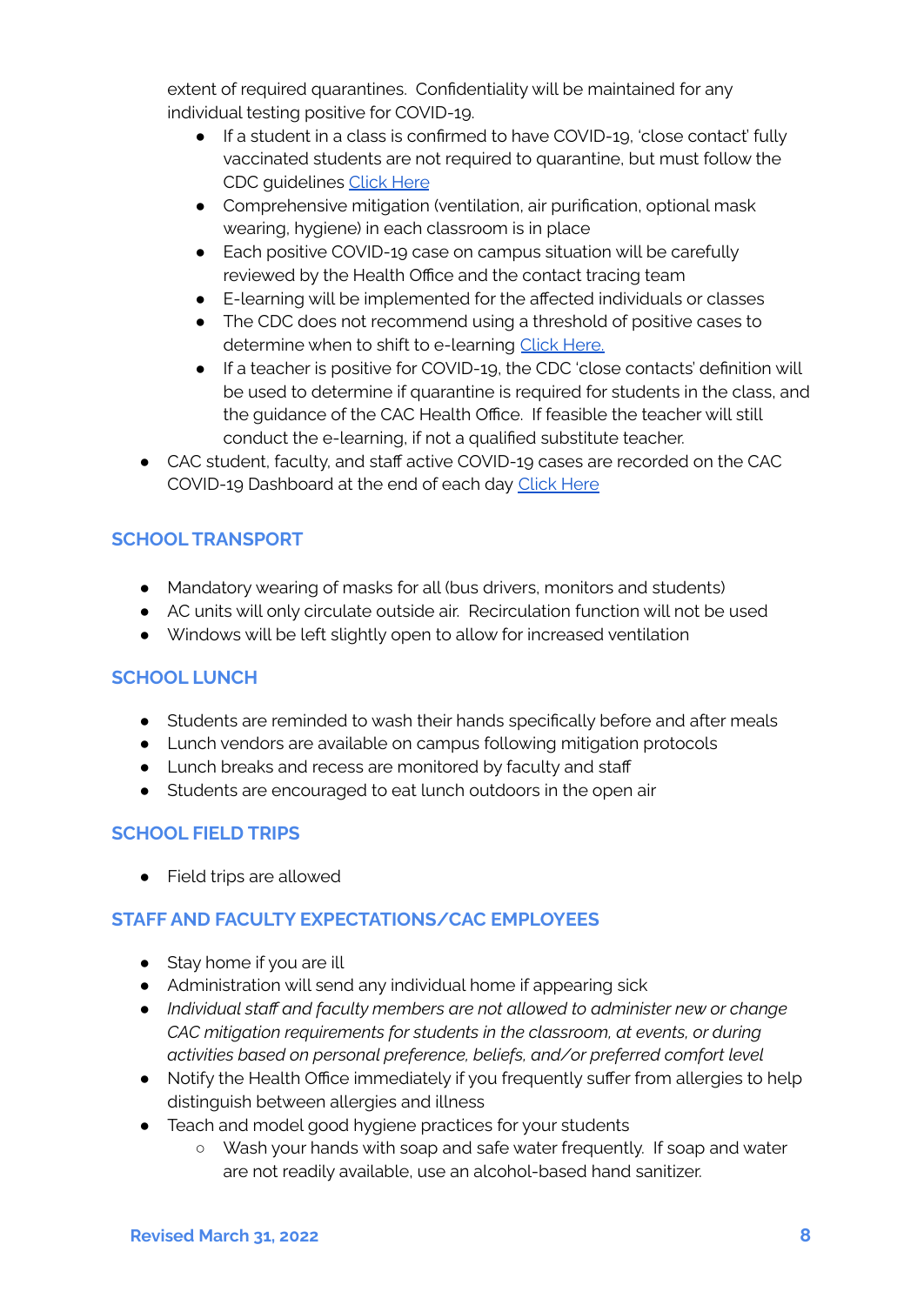- Cough and sneeze into a tissue or your elbow and avoid touching your face, eyes, mouth, nose.
- Encourage students to ask questions and express their feelings with you or their parents. Be patient and understanding
- Prevent stigma by using facts and reminding students to be considerate of one another. Do not introduce personal beliefs about the pandemic. Always defer to the the scientific evidence referenced by the CDC and WHO
- Have a positive and friendly influence on students and colleague

#### **VACCINE REQUIREMENTS**

- All CAC employees are required to be fully vaccinated per the GoE requirement
- Any individual working or volunteering on campus with direct contact with students is required to be fully vaccinated
- There is not a vaccine requirement for students at this time by the GoE
- *CAC students participating in overnight local excursions are required to be fully vaccinated against COVID-19, and may also be required to take a PCR test before participation*. Students with documented recovery from COVID-19 during the last 90 days are exempt from PCR testing requirement
- The Egyptian MoH has approved COVID-19 vaccination for all individuals age 12 and up at this time. Registration is done [Click](https://egcovac.mohp.gov.eg/#/registration) Here
- The Egyptian MoH has approved booster vaccinations for certain age groups
- CAC does not currently have a booster requirement following the recommendations by the WHO [Click](https://www.who.int/news/item/22-12-2021-interim-statement-on-booster-doses-for-covid-19-vaccination---update-22-december-2021) Here

# **APPENDIX A**

#### **References**

- Centers for Disease Control and Prevention
- Germany Federal Ministry of Health COVID-19 Resources
- Government of Canada Coronavirus Disease(COVID-19) Resources
- Government of U.K. Coronavirus(COVID-19) Resources
- Government of the Netherlands COVID-19 Resources
- **Johns Hopkins University Medicine**
- World Health Organization

# <span id="page-8-0"></span>**APPENDIX B**

#### **CONTACT TRACING TEAM**

All members of the contact tracing team have been trained by the successful completion of the Johns Hopkins Contact Tracing Course. The team is made up of the health office and the administrative team.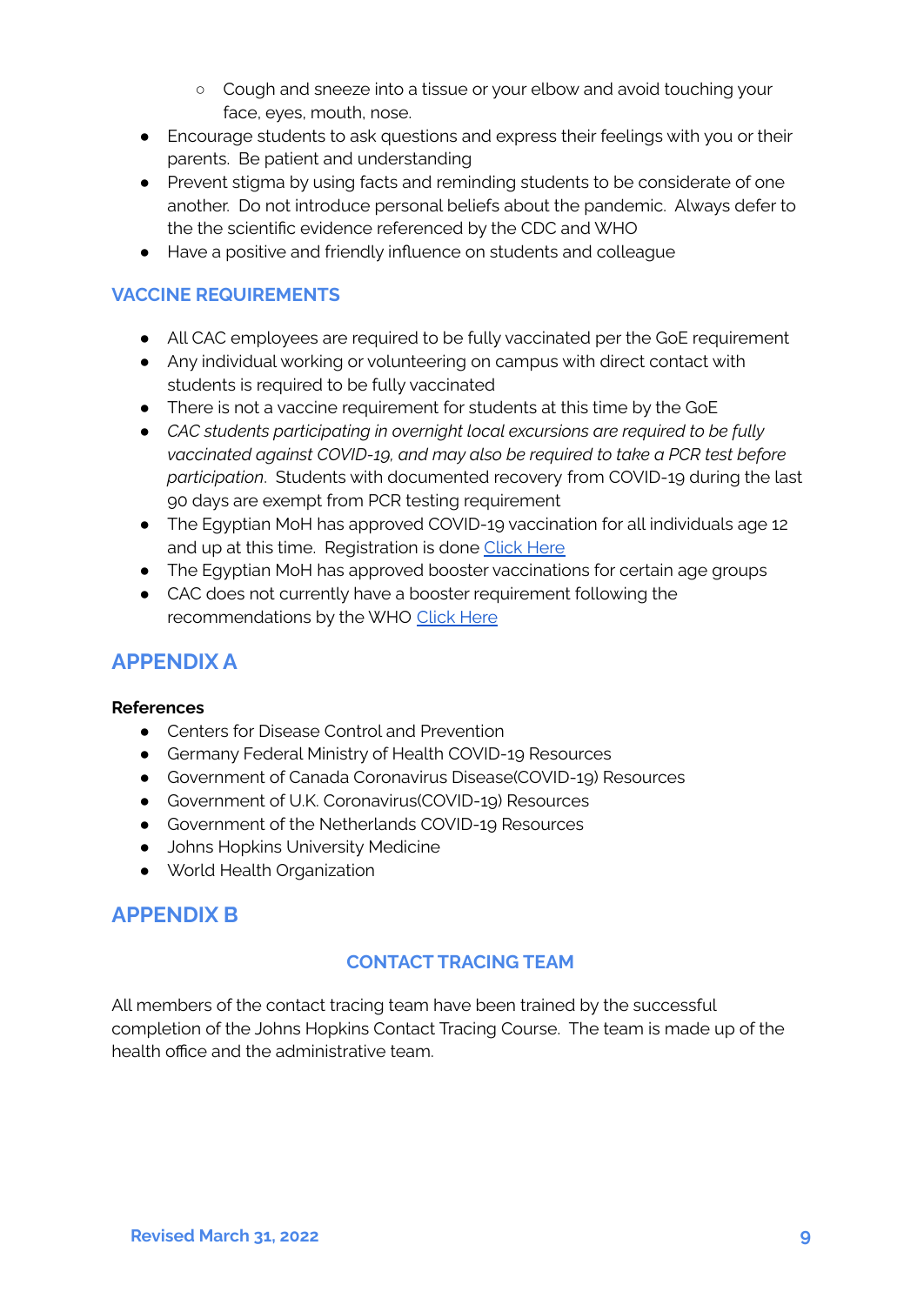# **APPENDIX C**

#### **CAC PHASED MITIGATION RUBRIC**

The CAC operational rubric is a fluid document that is updated as the scientific community and health experts learn more about COVID-19 and school operations. With this being said, there are still a wide variety of mitigation recommendations and opinions across the world and between experts.

The most important mitigation steps are **getting vaccinated**, mask wearing when required, distancing, ventilating closed spaces, air purification, excellent hygiene, avoiding large events in areas of high incidence rates, and increasing mitigation when active case rates substantially increase. In addition, monitoring local transmission rates to increase or decrease a layered mitigation approach.

CAC effectively demonstrated since the start of the pandemic that we can safely and effectively have face to face learning following our layered mitigation protocols. When case incidence rates increase more restrictive measures are put in place (e.g. phase 2 or specific new mitigation), when cases are stable or low less restrictive measures will be in place.

CAC's phased mitigation rubric implements strategies across four key areas to reduce or prevent COVID-19 transmission on campus: promoting behaviors that reduce viral spread (e.g. vaccination, distancing, washing hands, and wearing masks), maintaining healthy environments (e.g. ventilation, air purification, cleaning and disinfecting frequently touched surfaces), maintaining safe operations (e.g. modified schedules, reduced student density in classrooms, screening at entrances, & testing), and being prepared for infections on campus (isolation room, contact tracing). The Administration has completed a course offered by Johns Hopkins University on COVID-19 contact tracing.

With the substantial global evidence that schools can operate safely during the pandemic, CAC continues to make adjustments to our school programs to ensure the fidelity of our programs and minimize the possibility of viral transmission on campus. Pandemic mitigation recommendations by the CDC, WHO, & other country Health Departments continue to disaggregate positive case numbers by localities to guide mitigation response, rather than aggregate country-wide data. Country-wide data is still reviewed as a secondary indicator for required mitigation.

The most important metrics that CAC closely monitors to guide our phased approach are vaccination rates, the R-Value, the active case number, and the severity of cases. In addition, we still continue to monitor other metrics like overall reported positive cases in Egypt, Maadi transmission rates, and health center capacities for emergencies. CAC's Health Office works closely with parents to document, record, and lead the contact tracing team when positive cases have been on campus. During contact tracing any close contacts are informed within 24 hours.

Globally the most important step that all of us can take according to infectious disease experts is to *be fully vaccinated against COVID-19.* Even though vaccination does not prevent COVID-19 infection, the benefits for all are substantial. Every CAC employee is required to be fully vaccinated. In addition, it is paramount that we remain flexible with increasing and decreasing pandemic restrictions to both address safety issues and to appropriately minimize the disruption to our students' educational experience. Over the course of the pandemic the scientific evidence has shown that mitigation is needed until the pandemic is over and that there are substantial negative psycho-emotional impacts on students due to pandemic restrictions. The incredibly challenging task for schools is to balance our responses within these two realities.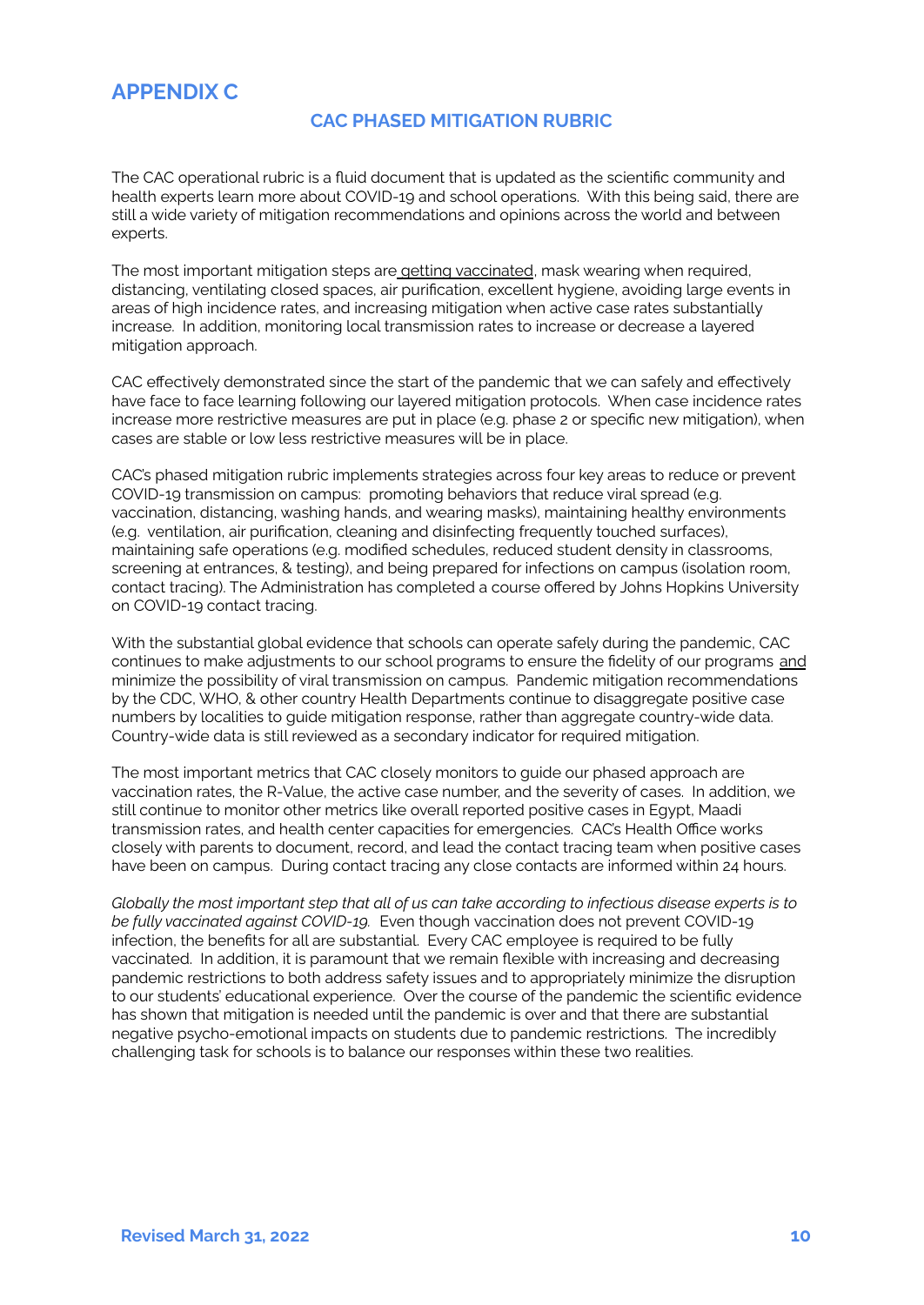| <b>Phase is</b><br>defined by the<br>combination<br>of the<br>following<br><b>indicators</b>                                                                                                                                                                                                                                                                                                                                                                                                                    | <b>Campus</b><br><b>Access</b>                                                                                                                                                                                                                                                                                                                                     | Program<br><b>Delivery</b>                                                                                                                                                                                                                                                                                                                                                          | <b>CAC</b><br>gatherings/<br>community<br>access/other<br><b>Events</b>                                                                                                   | <b>School</b><br><b>Operations</b>                                                                                                                                                                                                                                                                                                                                                 | <b>CAC</b><br>Personnel                                                                                                                                                                               | <b>Emergency</b><br>Care                                                                                                                                                                                                                                                                                                                                                                                                                                                                                                                                                                                | <b>Other factors</b>                                                                                                                                                                                                                                                                                                                                                                                                                                                                            |
|-----------------------------------------------------------------------------------------------------------------------------------------------------------------------------------------------------------------------------------------------------------------------------------------------------------------------------------------------------------------------------------------------------------------------------------------------------------------------------------------------------------------|--------------------------------------------------------------------------------------------------------------------------------------------------------------------------------------------------------------------------------------------------------------------------------------------------------------------------------------------------------------------|-------------------------------------------------------------------------------------------------------------------------------------------------------------------------------------------------------------------------------------------------------------------------------------------------------------------------------------------------------------------------------------|---------------------------------------------------------------------------------------------------------------------------------------------------------------------------|------------------------------------------------------------------------------------------------------------------------------------------------------------------------------------------------------------------------------------------------------------------------------------------------------------------------------------------------------------------------------------|-------------------------------------------------------------------------------------------------------------------------------------------------------------------------------------------------------|---------------------------------------------------------------------------------------------------------------------------------------------------------------------------------------------------------------------------------------------------------------------------------------------------------------------------------------------------------------------------------------------------------------------------------------------------------------------------------------------------------------------------------------------------------------------------------------------------------|-------------------------------------------------------------------------------------------------------------------------------------------------------------------------------------------------------------------------------------------------------------------------------------------------------------------------------------------------------------------------------------------------------------------------------------------------------------------------------------------------|
|                                                                                                                                                                                                                                                                                                                                                                                                                                                                                                                 |                                                                                                                                                                                                                                                                                                                                                                    |                                                                                                                                                                                                                                                                                                                                                                                     | <b>Phase 1: Very Restrictive</b>                                                                                                                                          |                                                                                                                                                                                                                                                                                                                                                                                    |                                                                                                                                                                                                       |                                                                                                                                                                                                                                                                                                                                                                                                                                                                                                                                                                                                         |                                                                                                                                                                                                                                                                                                                                                                                                                                                                                                 |
| Primary<br><b>Indicators</b><br>90% of CAC<br>community not<br>reporting<br>active case<br>Active<br>community<br>cases at 10%<br>Many CAC<br>positive cases<br>reported as<br>severe and<br>requiring<br>hospitalization<br>Verified<br>substantial<br>COVID-19<br>transmission<br>happening at<br>CAC<br>Secondary<br><b>Indicators</b><br>Uncontrolled<br>community<br>transmission of<br>COVID-19 in<br>Maadi<br>Reported<br>positive cases<br>in Egypt at<br>rapid<br>acceleration<br>ICU's at<br>capacity | Students,<br>faculty, staff,<br>and essential<br>personnel<br>allowed on<br>campus<br>Parents and<br>visitors on<br>campus by<br>appointment<br>only<br>Multiple<br>assigned<br>gates are<br>used to enter<br>and exit<br>campus per<br>school<br>division<br>Temperatures<br>checked at<br>entrances<br>Masks<br>required on<br>campus<br>outdoors and<br>indoors | Modified<br>program<br>delivery to<br>ensure social<br>distancing<br>and decrease<br>student<br>density on<br>campus.<br>After-school<br>activities and<br>athletics<br>cancelled<br>Pre-season<br>athletic<br>conditioning<br>and skills<br>allowed<br><b>Students</b><br>depart<br>campus<br>immediately<br>after school<br>Flexible<br>attendance<br>policies due<br>to COVID-19 | Community<br>Campus<br>Hours before<br>and after<br>school only<br>allowed by<br>appointment<br>system and<br>25% density<br>No school<br>wide<br>gatherings or<br>events | Strict and<br>regular<br>disinfecting<br>throughout<br>the school<br>day<br>Classrooms<br>utilize extra<br>ventilation<br>and outdoor<br>learnings<br>spaces<br>No food<br>vendors on<br>campus.<br>Greco<br>allowed with<br>only coffee<br>Drinking<br>fountains are<br>closed<br>All<br>school-wide<br>meetings and<br>parent events<br>are held<br>virtual<br>Limited<br>busing | All faculty<br>and staff<br>report to work<br>following<br>health and<br>safety<br>procedures<br>Faculty and<br>staff may stay<br>on campus<br>after school<br>for essential<br>iob related<br>tasks. | Anyone on<br>campus<br>feeling unwell<br>reports to<br>health office<br>immediately<br>Those with<br>COVID-19<br>symptoms<br>kept in Health<br>Office<br>isolation room<br>until able to<br>depart<br>campus<br>If positive for<br>COVID-19<br>contact<br>tracing<br>implemented<br>Close<br>contacts of a<br>confirmed<br>positive case<br>required to<br>self-quarantin<br>e at home,<br>unless fully<br>vaccinated,<br>for 10 days or<br>7 days with a<br>negative PCR<br>test on day 5<br>Positive cases<br>cannot return<br>to school until<br>10 days pass<br>& symptom<br>free for three<br>days | At any time,<br>CAC may<br>return to a<br>campus<br>closure with<br>only<br>e-learning<br>The primary<br>viral<br>transmission<br>data that CAC<br>uses to<br>influence<br>mitigation<br>protocols is<br>the CAC<br>community<br>R-Value,<br>severity, and<br>number of<br>cases<br>Concurrently<br>with the<br>phased<br>operational<br>indicators,<br>CAC also uses<br>a 5%<br>threshold<br>positive case<br>rate on<br>campus to<br>shift a class,<br>grade, or<br>division to<br>e-learning |

| <b>Phase is</b><br>defined by the<br>combination of<br>the following<br><b>indicators</b> | Campus<br><b>Access</b>                | Program<br><b>Delivery</b> | <b>CAC</b><br>Community<br>Gatherings/<br><b>Other Events</b> | School<br><b>Operations</b> | <b>CAC</b><br>Personnel | <b>Emergency</b><br>Care | Other<br>factors |
|-------------------------------------------------------------------------------------------|----------------------------------------|----------------------------|---------------------------------------------------------------|-----------------------------|-------------------------|--------------------------|------------------|
|                                                                                           | <b>Phase 2: Moderately Restrictive</b> |                            |                                                               |                             |                         |                          |                  |
| Primary                                                                                   | Fully                                  | Modified                   | Community                                                     | Strict and                  | All faculty             | Same                     | Same             |
| <b>Indicators</b>                                                                         | vaccinated                             | program                    | Campus                                                        | regular                     | and staff               |                          |                  |
|                                                                                           | parents                                | delivery to                | Hours before                                                  | disinfecting                | report to               |                          |                  |
|                                                                                           | allowed on                             | ensure 1m of               | and after                                                     | throughout                  | work                    |                          |                  |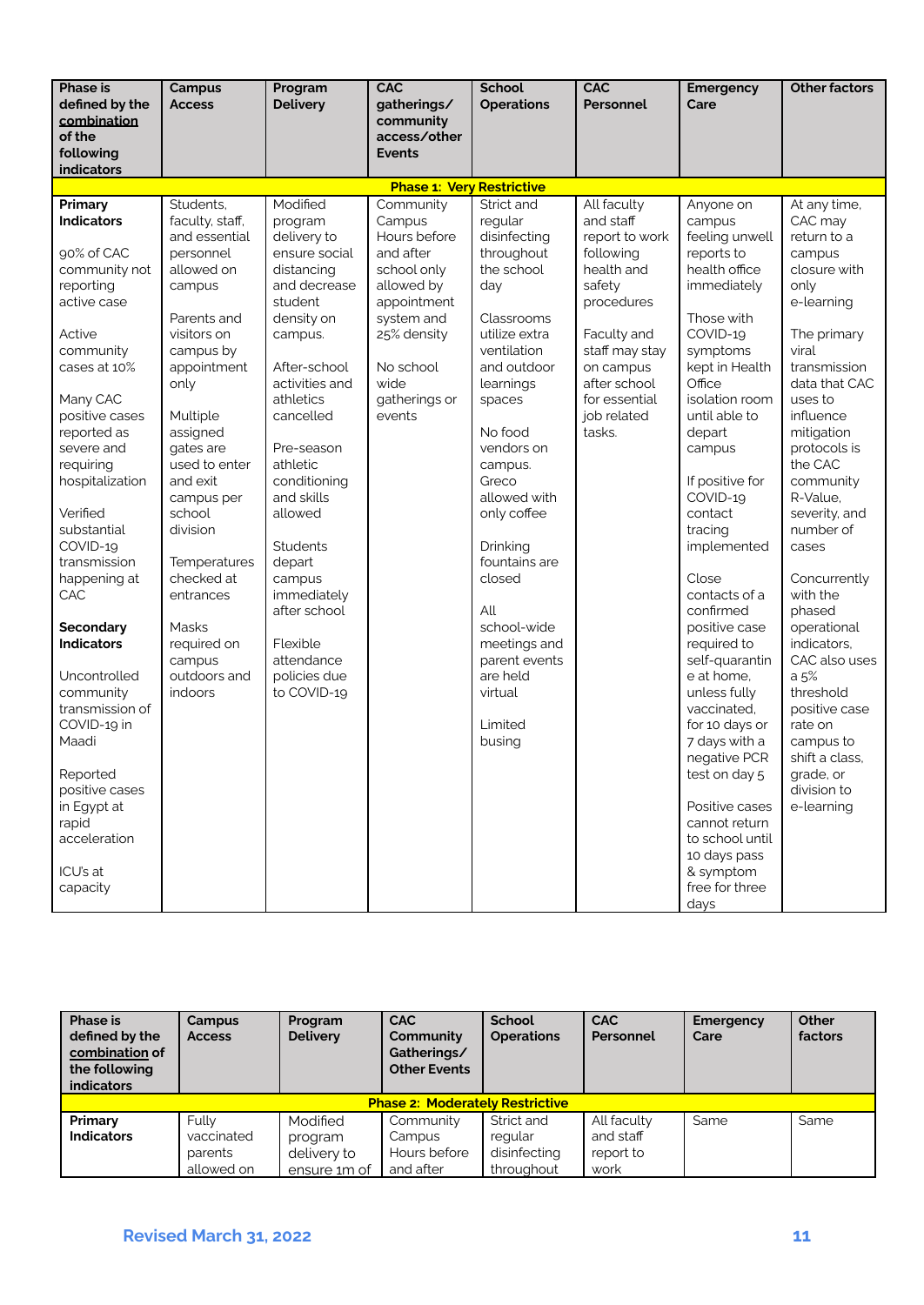| COVID-19          | campus       | social        | school        | the school       | following     |  |
|-------------------|--------------|---------------|---------------|------------------|---------------|--|
| vaccinations are  | without      | distancing    | allowed only  | day              | health and    |  |
| difficult to      | appointment  |               | by            |                  | safety        |  |
| acquire locally   |              | Modified      | appointment   | Drinking         | procedures    |  |
|                   |              | athletics and | system and    | fountains        |               |  |
|                   |              |               |               |                  |               |  |
| 95% of CAC        | Masks        | activities    | 50% density   | closed           | Faculty and   |  |
| community not     | required     | allowed after |               |                  | staff may     |  |
| reporting active  | indoors for  | school as     | <b>No</b>     | Decreased        | remain on     |  |
| case              | every person | specified by  | school-wide   | number of        | campus after  |  |
|                   |              | divisions     | gatherings or | food vendors     | school hours  |  |
| Active            | Only CAC ID  |               | events        | on campus        | as preferred. |  |
| community         | holders      |               |               | with strict      |               |  |
| cases 5-10%       | allowed on   |               | Divisional    | ordering and     |               |  |
|                   | campus       |               | Faculty       | social           |               |  |
| Few CAC           |              |               | meetings      | distancing       |               |  |
| positive cases    |              |               | allowed with  | protocols        |               |  |
| reported as       |              |               | social        |                  |               |  |
| severe and        |              |               | distancing    | Classrooms       |               |  |
| requiring         |              |               |               | require          |               |  |
| hospitalization   |              |               |               | ventilation, air |               |  |
|                   |              |               |               | purification,    |               |  |
| Mild to           |              |               |               | distancing,      |               |  |
| moderate          |              |               |               | cleaning, and    |               |  |
| COVID-19          |              |               |               | take             |               |  |
| transmission at   |              |               |               | advantage of     |               |  |
| CAC               |              |               |               | outdoor          |               |  |
|                   |              |               |               | spaces           |               |  |
| <b>Secondary</b>  |              |               |               |                  |               |  |
| <b>Indicators</b> |              |               |               | Critical parent  |               |  |
|                   |              |               |               | meetings can     |               |  |
| ICU's at more     |              |               |               | occur on         |               |  |
| than 75% of       |              |               |               | campus           |               |  |
| capacity          |              |               |               |                  |               |  |
|                   |              |               |               |                  |               |  |
| Moderate to       |              |               |               | Limited          |               |  |
| mild community    |              |               |               | busing           |               |  |
| COVID-19          |              |               |               |                  |               |  |
| transmission in   |              |               |               |                  |               |  |
|                   |              |               |               |                  |               |  |
| Maadi             |              |               |               |                  |               |  |
|                   |              |               |               |                  |               |  |
| Reported          |              |               |               |                  |               |  |
| positive cases in |              |               |               |                  |               |  |
| Egypt stable w/   |              |               |               |                  |               |  |
| fluctuations      |              |               |               |                  |               |  |
|                   |              |               |               |                  |               |  |

| <b>Phase is</b><br>defined by the<br>combination of<br>the following<br><b>indicators</b>                                                                 | Campus<br><b>Access</b>                                                                                                           | Program<br><b>Delivery</b>                                                                                                                        | <b>CAC</b><br>Community<br>Gatherings/<br><b>Other Events</b>                                                                                                  | <b>School</b><br><b>Operations</b>                                                                                                | <b>CAC</b><br>Personnel                                                                                                                                | <b>Emergency</b><br>Care | <b>Other factors</b>                                                                                                                             |
|-----------------------------------------------------------------------------------------------------------------------------------------------------------|-----------------------------------------------------------------------------------------------------------------------------------|---------------------------------------------------------------------------------------------------------------------------------------------------|----------------------------------------------------------------------------------------------------------------------------------------------------------------|-----------------------------------------------------------------------------------------------------------------------------------|--------------------------------------------------------------------------------------------------------------------------------------------------------|--------------------------|--------------------------------------------------------------------------------------------------------------------------------------------------|
|                                                                                                                                                           |                                                                                                                                   |                                                                                                                                                   | <b>Phase 3: Less Restrictive</b>                                                                                                                               |                                                                                                                                   |                                                                                                                                                        |                          |                                                                                                                                                  |
| Primary<br><b>Indicators</b><br>COVID-19<br>vaccine readily<br>available &<br>increasing<br>numbers being<br>vaccinated<br>$95\%$ of CAC<br>community not | Front and<br>back gate<br>entrance/exit<br>Campus<br>open to all ID<br>Holders and<br>approved<br>quests<br>Masks are<br>optional | <b>Students</b><br>allowed to<br>remain on<br>campus after<br>school<br>All activities<br>and athletics<br>allowed<br>Athletics may<br>have sport | Campus<br>access before<br>and after<br>school hours<br>allowed<br>Meetings/<br>events with up<br>to full capacity<br>allowed with<br>specified<br>mitigations | Classrooms<br>require<br>ventilation.<br>air<br>purification,<br>distancing,<br>and<br>cleaning<br>Fully<br>vaccinated<br>vendors | Standard<br>expectations<br>for faculty<br>and staff per<br>time on<br>campus and<br>support for<br>after-school<br>activity,<br>athletic, and<br>arts | Same                     | Same<br>During times<br>of high active<br>case rates.<br>more<br>restrictive<br>measures<br>can be put in<br>place while<br>also<br>remaining on |
| reporting active<br>case                                                                                                                                  |                                                                                                                                   | specific                                                                                                                                          |                                                                                                                                                                | allowed on<br>campus                                                                                                              | programs                                                                                                                                               |                          | phase 3                                                                                                                                          |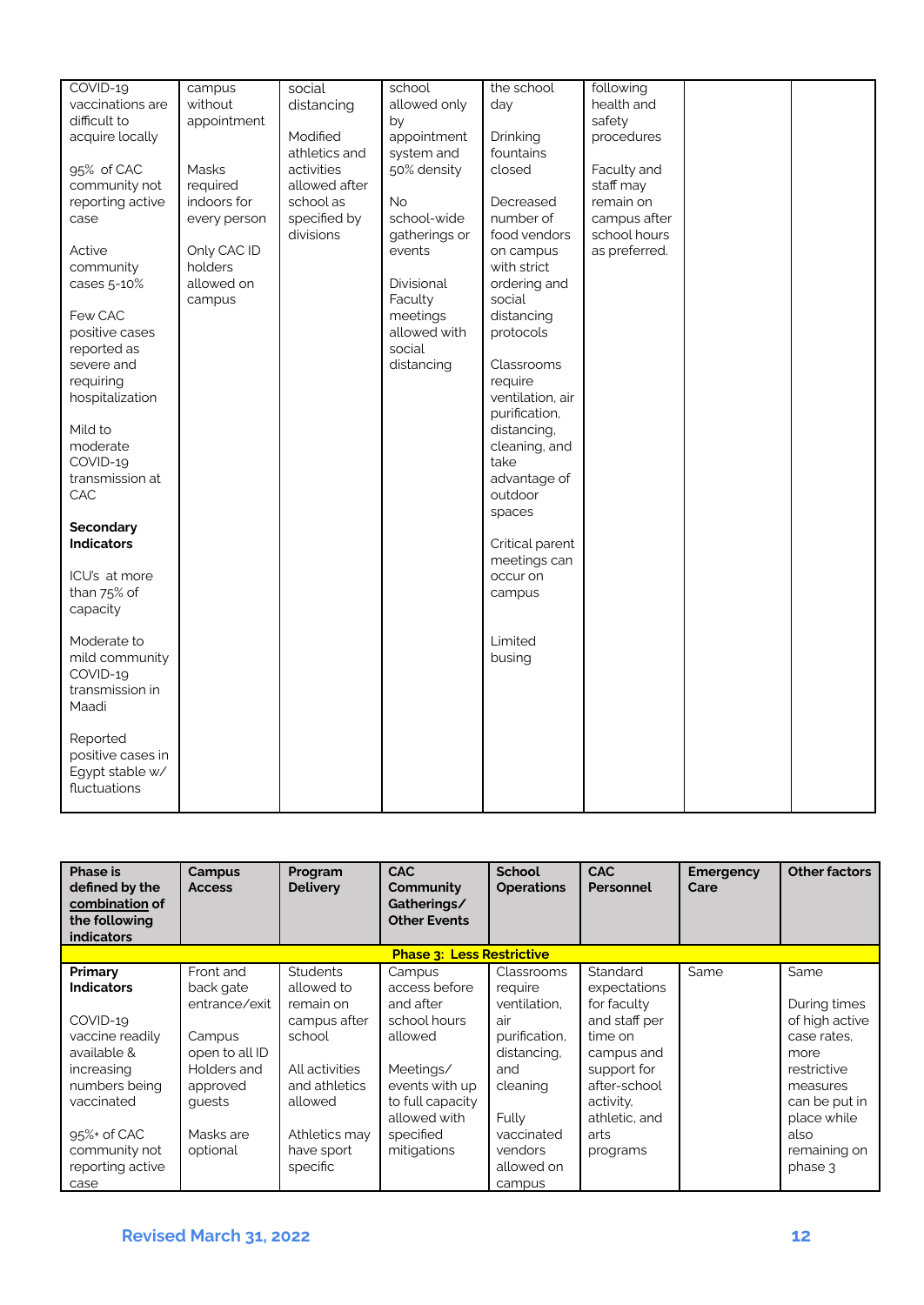|                   | Following    | mitigation   | following |  | Expect mask   |
|-------------------|--------------|--------------|-----------|--|---------------|
| Active            | CAC          | requirements | protocols |  | & gathering   |
| community         | competition  |              |           |  | guidelines to |
| cases less than   | guidelines   | Al           |           |  | change,       |
| 5%                | visiting     |              |           |  | responding    |
|                   | athletic and |              |           |  | quickly to    |
| CAC positive      | activity     |              |           |  | substantial   |
| cases reported    | teams are    |              |           |  | local         |
| as mild to        | allowed on   |              |           |  | pandemic      |
| moderate and      | campus       |              |           |  | changes       |
|                   |              |              |           |  |               |
| few requiring     | following    |              |           |  |               |
| hospitalization   | CAC's        |              |           |  |               |
|                   | required     |              |           |  |               |
| Few to no         | protocols    |              |           |  |               |
| COVID-19          |              |              |           |  |               |
| transmission at   |              |              |           |  |               |
| CAC               |              |              |           |  |               |
|                   |              |              |           |  |               |
| <b>Secondary</b>  |              |              |           |  |               |
| <b>Indicators</b> |              |              |           |  |               |
| Low community     |              |              |           |  |               |
| COVID-19          |              |              |           |  |               |
| transmission in   |              |              |           |  |               |
| Maadi             |              |              |           |  |               |
|                   |              |              |           |  |               |
| Reported          |              |              |           |  |               |
| decreasing/stab   |              |              |           |  |               |
| le rates of       |              |              |           |  |               |
| positive cases in |              |              |           |  |               |
| Egypt and/or      |              |              |           |  |               |
| decreasing        |              |              |           |  |               |
| severity of       |              |              |           |  |               |
| disease           |              |              |           |  |               |
|                   |              |              |           |  |               |
| The majority of   |              |              |           |  |               |
| services in       |              |              |           |  |               |
| Egypt are back    |              |              |           |  |               |
| to normal         |              |              |           |  |               |

| <b>Phases are</b><br>defined by the<br>presence of the<br>following | Campus<br><b>Access</b> | Program<br><b>Delivery</b> | <b>CAC</b><br>Community<br>Gatherings/<br><b>Other Events</b> | <b>School</b><br><b>Operations</b> | <b>CAC</b><br>Personnel | <b>Emergency</b><br>Care | <b>Other factors</b> |
|---------------------------------------------------------------------|-------------------------|----------------------------|---------------------------------------------------------------|------------------------------------|-------------------------|--------------------------|----------------------|
| <b>indicators</b>                                                   |                         |                            |                                                               |                                    |                         |                          |                      |
|                                                                     |                         |                            | <b>Phase 4: Normal Operations</b>                             |                                    |                         |                          |                      |
| Primary<br><b>Indicator</b>                                         |                         |                            |                                                               |                                    |                         |                          |                      |
| Pandemic is<br>declared over by<br><b>WHO</b>                       |                         |                            |                                                               |                                    |                         |                          |                      |

# <span id="page-12-0"></span>**APPENDIX D**

## **CDC FRAMEWORK TO GUIDE MITIGATION EFFORTS**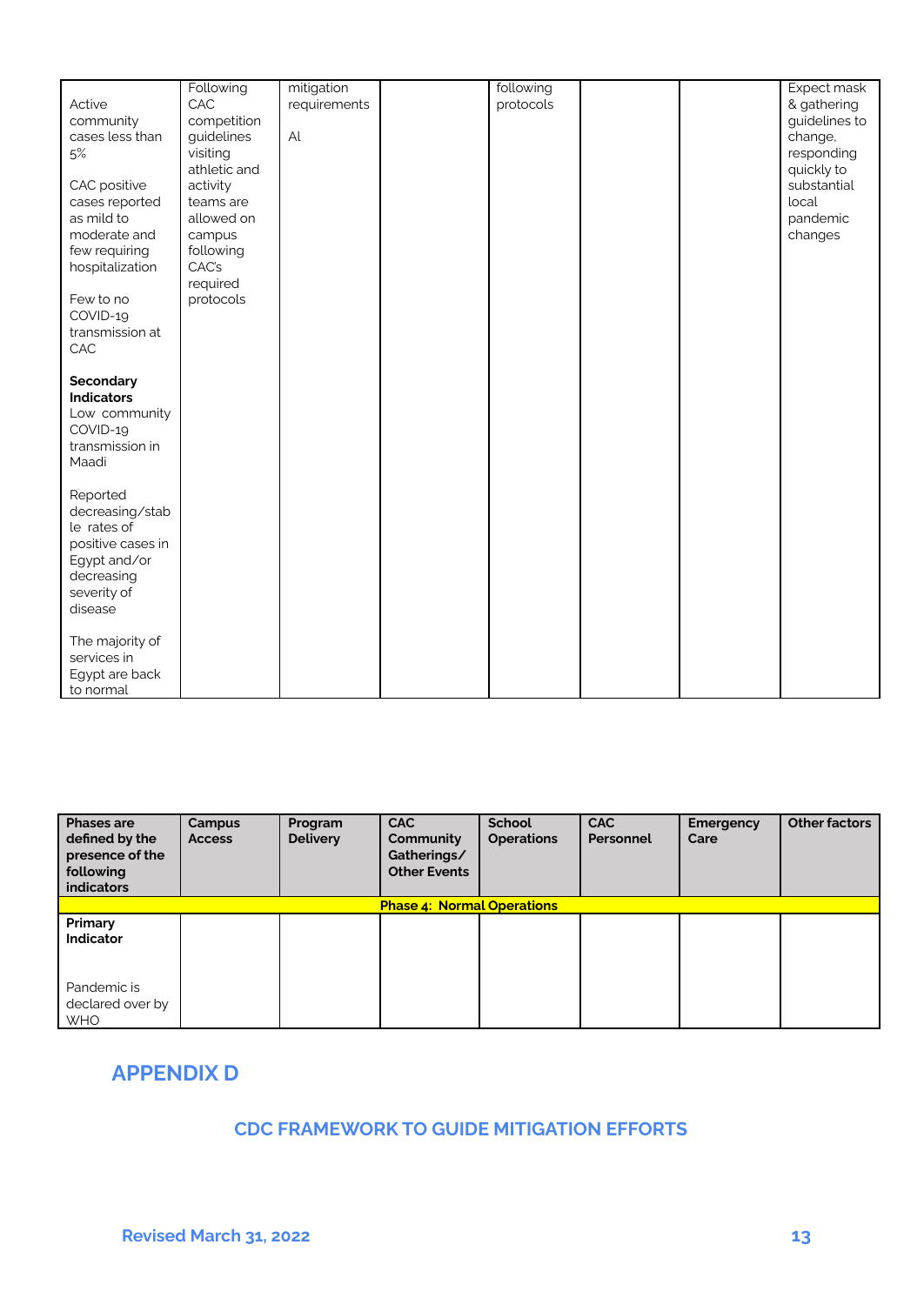\*\*The CDC states that the COVID-19 transmission rates in the immediate community and in the communities in which students, teachers, and staff live are the most important viral trends to monitor\*\*

| Level of Community<br>Transmission                                                                                                                                                                                                                                                                                                                                                                                                                                                                                                                                                                                        |                           | Community characteristics and<br>description                                                                                                                                                                                                                                                                                                                                                                                                                                                                                                                                                     | Level of mitigation    |
|---------------------------------------------------------------------------------------------------------------------------------------------------------------------------------------------------------------------------------------------------------------------------------------------------------------------------------------------------------------------------------------------------------------------------------------------------------------------------------------------------------------------------------------------------------------------------------------------------------------------------|---------------------------|--------------------------------------------------------------------------------------------------------------------------------------------------------------------------------------------------------------------------------------------------------------------------------------------------------------------------------------------------------------------------------------------------------------------------------------------------------------------------------------------------------------------------------------------------------------------------------------------------|------------------------|
| Substantial, uncontrolled<br>transmission                                                                                                                                                                                                                                                                                                                                                                                                                                                                                                                                                                                 |                           | Large scale, uncontrolled community<br>transmission, including communal settings<br>(e.g., schools, workplaces)                                                                                                                                                                                                                                                                                                                                                                                                                                                                                  | Shelter in place       |
| Substantial, controlled<br>transmission                                                                                                                                                                                                                                                                                                                                                                                                                                                                                                                                                                                   |                           | Large scale, controlled community<br>transmission, including communal settings<br>(e.g., schools, workplaces)                                                                                                                                                                                                                                                                                                                                                                                                                                                                                    | Significant mitigation |
| Minimal to moderate community<br>transmission                                                                                                                                                                                                                                                                                                                                                                                                                                                                                                                                                                             |                           | Sustained transmission with high likelihood or<br>confirmed exposure within communal settings<br>and potential for rapid increase in cases                                                                                                                                                                                                                                                                                                                                                                                                                                                       | Moderate mitigation    |
| No to minimal community<br>transmission                                                                                                                                                                                                                                                                                                                                                                                                                                                                                                                                                                                   |                           | Evidence of isolated cases or limited<br>community transmission, case investigations<br>underway; no evidence of exposure in large<br>communal setting                                                                                                                                                                                                                                                                                                                                                                                                                                           | Low mitigation         |
| Epidemiology                                                                                                                                                                                                                                                                                                                                                                                                                                                                                                                                                                                                              | • Severity of the disease | • Level of community transmission: more extensive mitigation will be needed when there is<br>greater community transmission<br>• Number and type of outbreaks in specific settings or with vulnerable populations, including,<br>but not limited to nursing homes and other long-term care facilities, correctional facilities,<br>meat and poultry processing plants, and the homeless population<br>. Impact of the level of community transmission and any outbreaks on delivery of healthcare or<br>other critical infrastructure or services<br>• Epidemiology in surrounding jurisdictions |                        |
| Community<br>• Size of community and population density<br>Characteristics<br>• Level of community engagement and support<br>• Size and characteristics of vulnerable populations<br>• Access to healthcare<br>• Transportation infrastructure (e.g., availability and use of mass transit)<br>• Type of business or industry<br>• Congregate settings (e.g., correctional facilities, homeless shelters)<br>• Planned large events/gatherings, such as sporting events<br>• Relationship of community to other communities (e.g., transportation hub, tourist<br>destination, volume of commuting, and other attributes) |                           |                                                                                                                                                                                                                                                                                                                                                                                                                                                                                                                                                                                                  |                        |